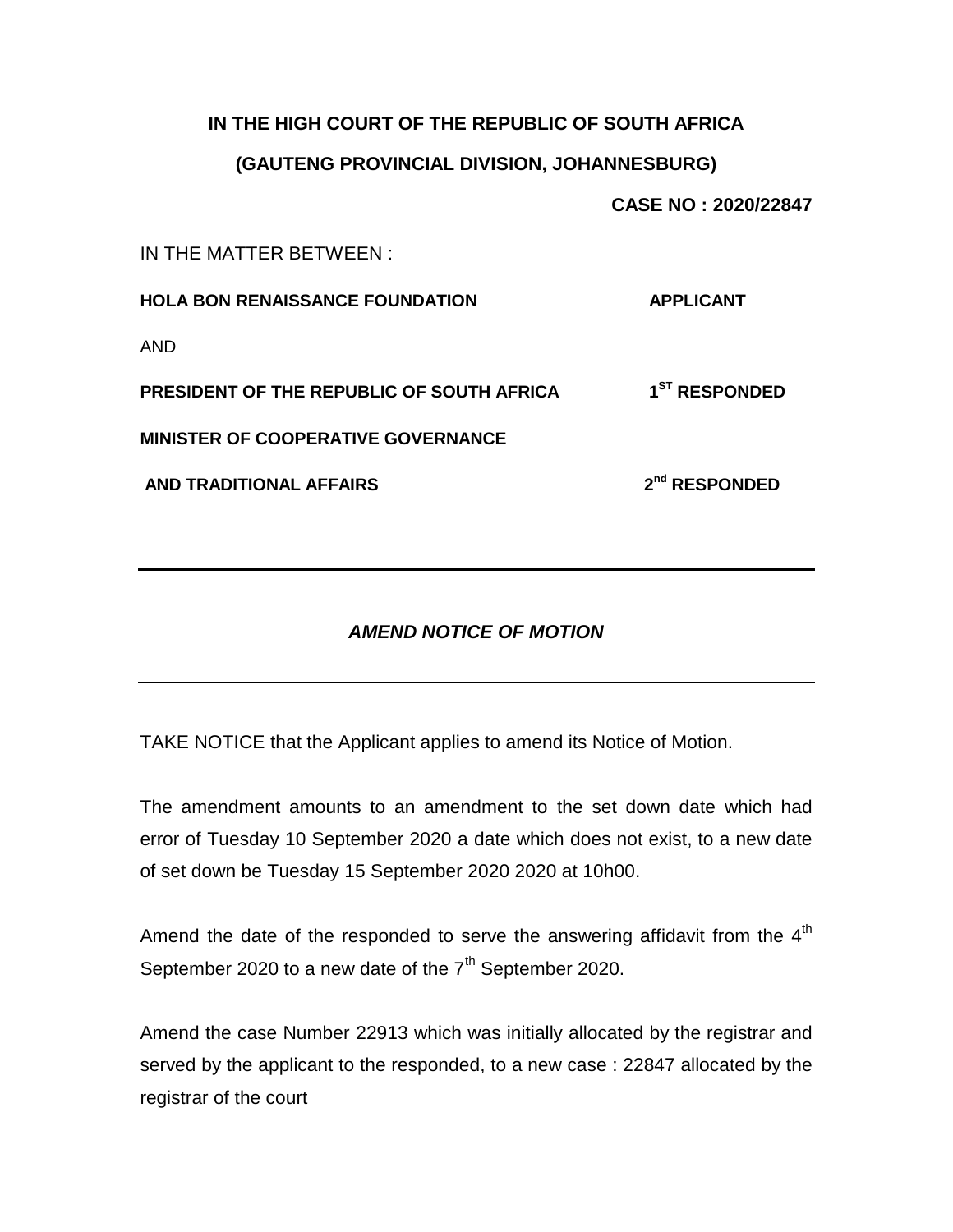This is without amending the substance of the Notice of Motion. The new Notice of Motion reads as follows

BE PLEASED TO TAKE NOTICE that the applicants will be made to the above honorable Court on Tuesday 15th September 2020 at 10h00, or so soon thereafter may be heard, for an Order in the following terms:

- 1. That the applicant non–compliance with the Uniform Court Rules and Practice Directives regarding forms, service and time periods to be condoned and that this application is being heard as urgent in terms of Rule 6(12) of the uniform rules of the Court
- 2. Enroll this application on the urgent roll
- 3. Declaring the classification of the national disaster is irrational, vague and unconstitutional
- 4. Declaring the classification of the national disaster as not procedural and misleading
- 5. Executive decision to declare Covid19 a national disaster being irrational and unconstitutional
- 6. Declaring the Disaster Management regulation unconstitutional
- 7. Declaring the COVID19 a health related matter rather than a disaster in its nature
- 8. Declaring the classification of the national disaster as unconstitutional
- 9. Nullifying the lockdown as invalid and unconstitutional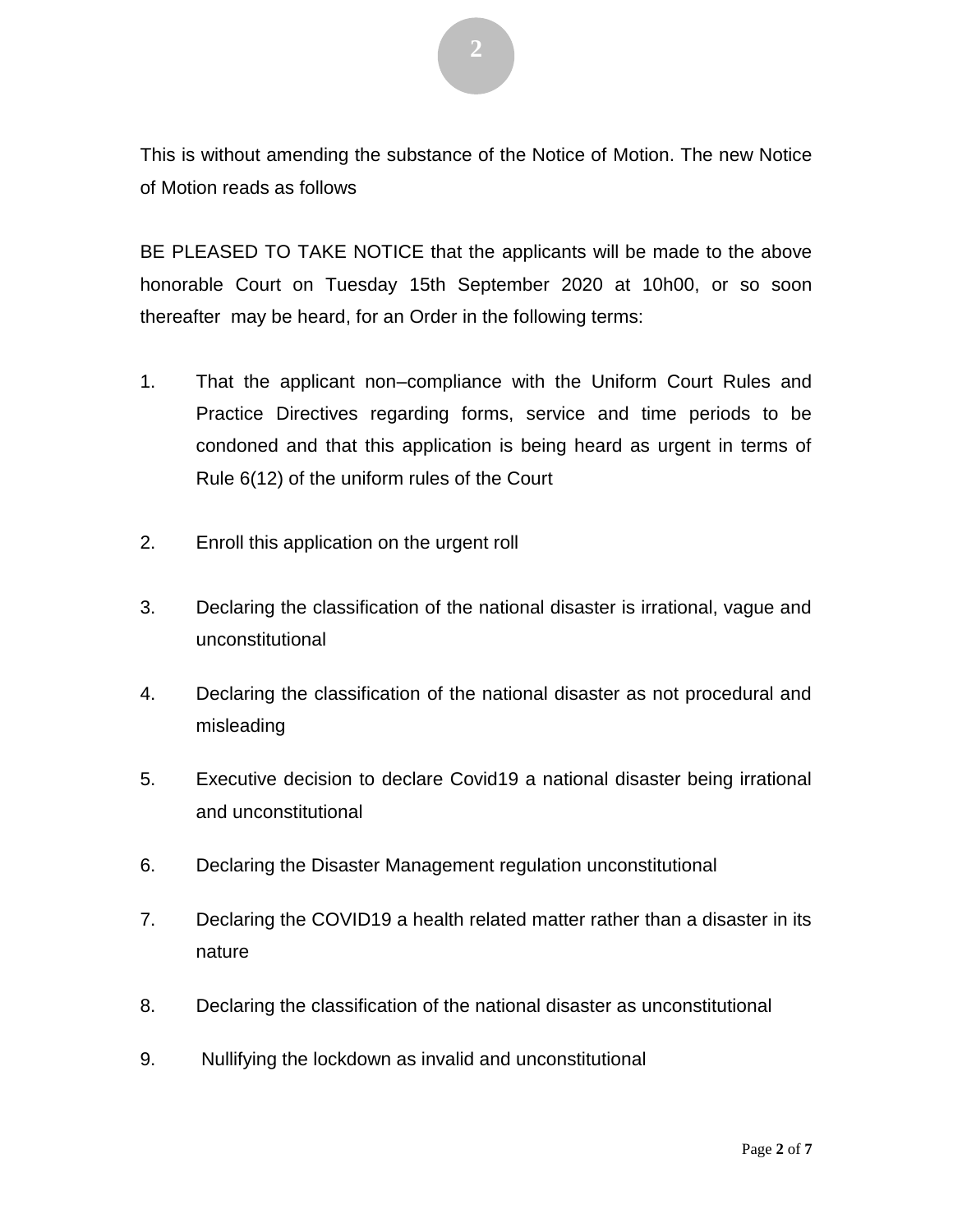- 10. Order the State to withdraw its COVID19 compulsory, statements and request entities to remove Covid19 on all platform of communication be it website, including the withdrawal of the State derivative instituted on companies, Institutions and media relating to Covid19
- 11. To nullify the COVID19 reports declared by the State as baseless, untruth, unethical, untruth and unfounded
- 12. Instructing the high Court to Setup an independent committee of enquiry on Covid19 related activities:
	- i. Setup with at least 30 Expects within the 15 days
	- ii. With powers to independent to investigate all cause of death associated with Covid19 and obtain any report
	- iii. Report on all deaths associated with Covid19
	- iv. Mandate to verify and qualify any tests and/or database
	- v. To report to this court every month for a period of two year
	- vi. any other mandate the court deems it fit
- 13. The State to proceed with all the relief for the next 6 six months from date of order cancelling the October 2020 deadline.
- 14. The Every Department and/or Agency with a Covid19 Social Relief must have an open system and a report presented to the court within the next 15 days of every month
- 15. Setup an in depended panel of auditors, led by the Auditor General of South Africa be assigned to audit every COVID19 Social Relief packages, funds allocated to banks and including the processes and systems, whereby to report to the court by 15 November 2020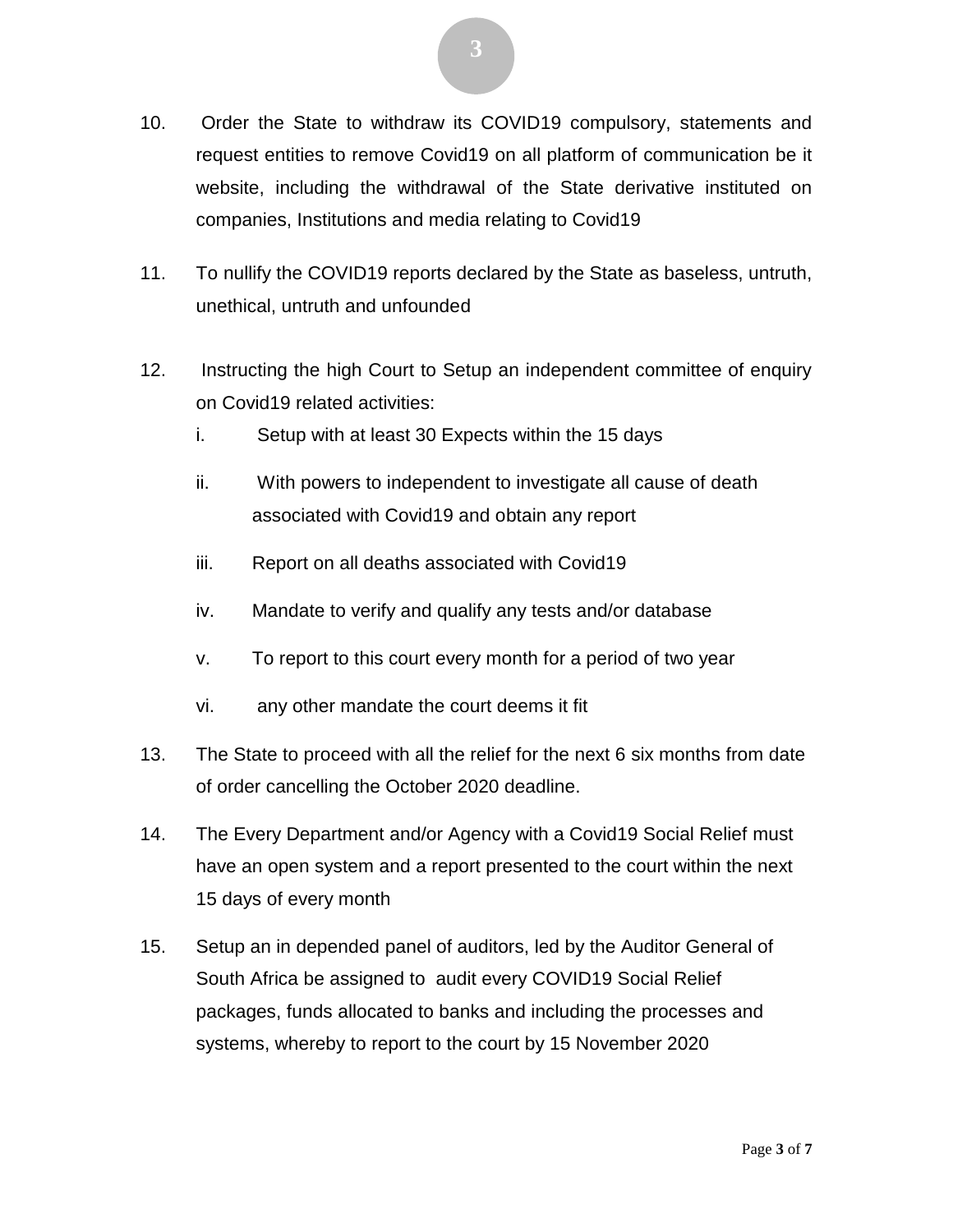- 16. State to maintain its promises and commitment with relief as initially declared to the nation and any Minister that fails to disperse funds as mandated must be declared delinquent
- 17. Parliament to review a process of identifying and validating any disaster to be followed that includes restructuring and capacitation of the national disaster management
- 15. Withdraw and/or revoke any instruction and/or communication that is/was instructed and/or enforced on companies and/or entities to conform to covid19 regulations including media and on any other communication platform
- 16. The Court to declare that the disease referred to as COVID19 known as Corona Virus possess no serious threat however a health caution to people with underline health condition must be observed
- 17. Setting up a Commission of Enquiry into COVID 19 funds, and furthermore instructing the State Investigating Unit to investigate any findings of the Audit on the Social Relief Fund and procurement of the Covid19 and the report be given to the Court by 1st December 2020
- 18. The court to Subpoenaing parliament to report of the findings and updates of the Covic-19 in the country and advice back to the court on quarterly basis
- 19. The court to order the reallocate of any funds and /or loans dedicated to Covid19 as a priority, be priorities to essential service delivery matters and programmes including payment of SMME and any other suppliers the State owes, this excludes funds and resources allocated to COVID19 Social Relief Package
- 20. Remove and clear all criminal records obtained by anyone who was arrested and/or fined for infringing Lockdown "Disaster Management" regulations

**4**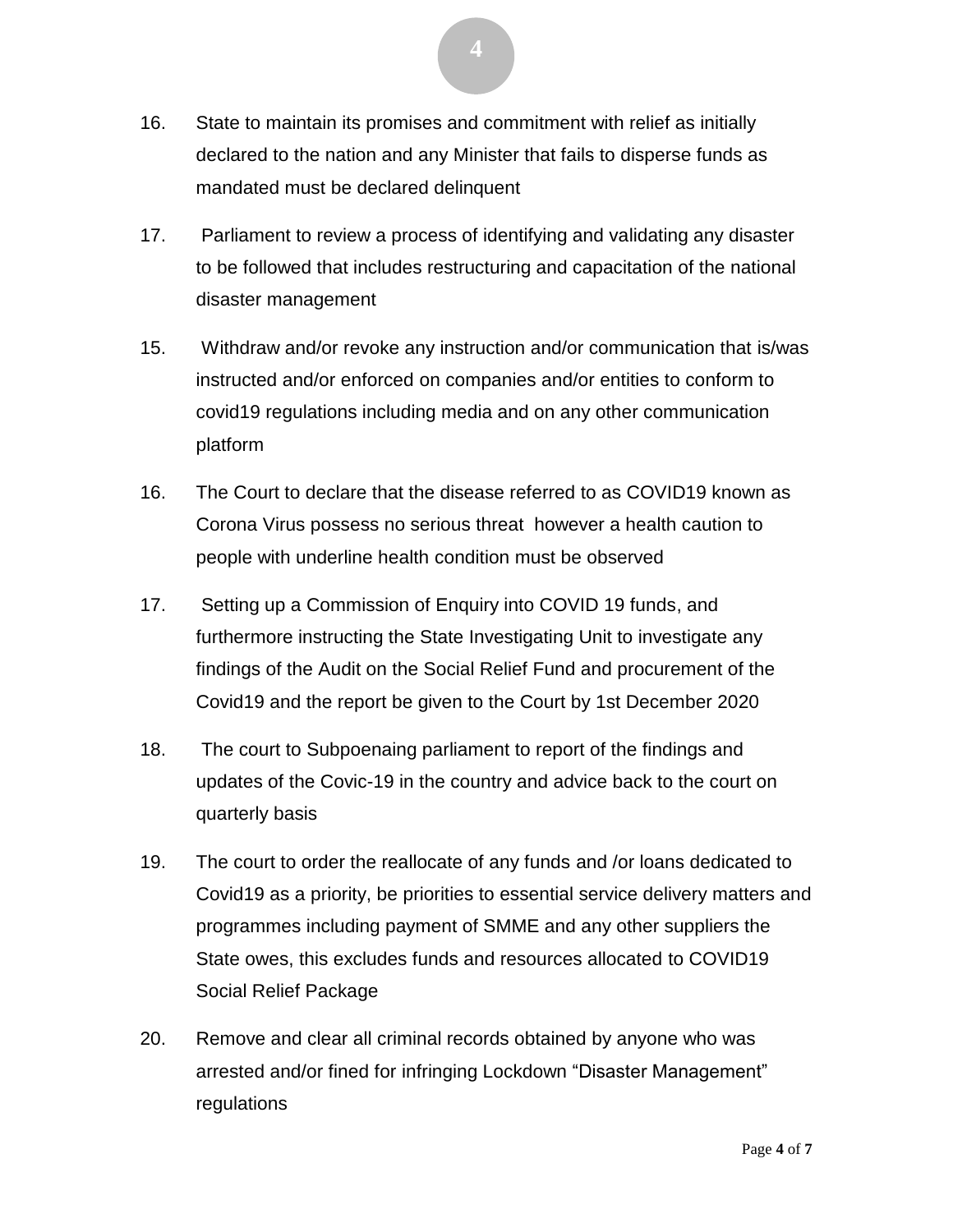- 21. To order that any ban on alcohol and cigarettes be uplifted with immediate effect.
- 22. Order the State to exempt all rates and taxes incurred during the unlawful lockdown period for all commercial, industrial and residential.
- 23. To initiate a process to determine whether the President is fit to hold office
- 24. to provide an order that nullify the President action on proceeding with the lockdown and resulted in him neglecting to carry his constitutional obligation that his actions were unconstitutional and baseless,
- 25. to declare that President has abused his executive powers and violated the constitution and the people rights
- 26. in alternative to point 23 and 24, and in addition 25, that may the court outcomes declare that the President actions constitute the removal of the President with relevant sections of the constitution must apply.
- 27. In addition to point 26 then initiating the process of executing the Constitution Chapter 5, section 89 (a)(b)(c) as he would have abuse his Executive powers and violated the constitution and the people rights
- 28. Ordering the State to carry out its constitutional obligation including to working with African countries to provide services and goods and/or assistance to the countries in need throughout world
- 29. The economy be re stimulated, open international and African trades and borders, under health and security guidelines
- 30. The constitution and application be resorted and restore the aspiration and future building of this Great Nation called South Africa
- 31. Costs of Suit
- 32. Further or alternative relief;

**5**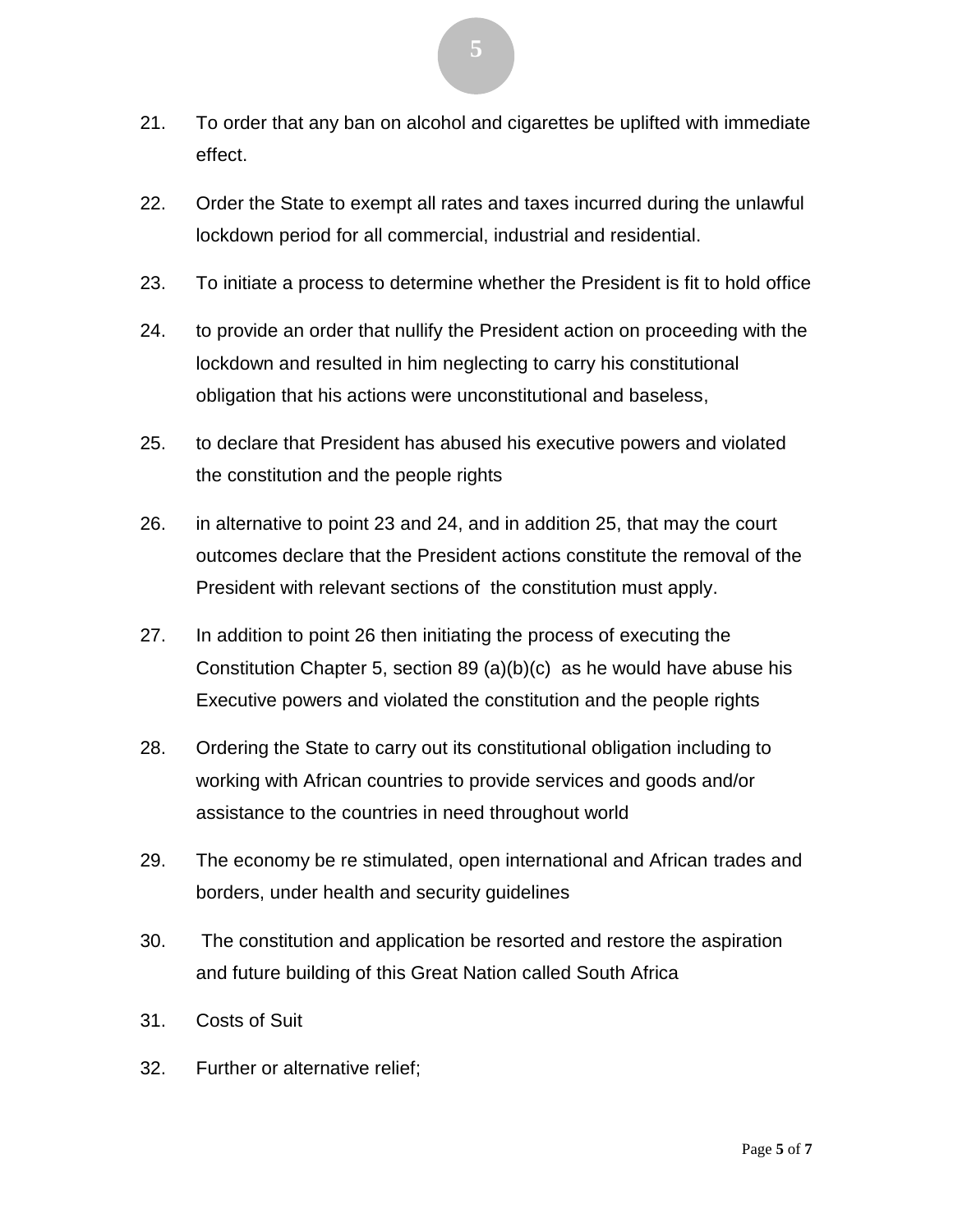BE PLEASED TO TAKE NOTICE FURTHER that the founding affidavit of **Hola Bon Renaissance Foundation**, together with the supporting documents and supporting and confirmatory affidavits annexed thereto, will be used in support of this application.

BE PLEASED TO TAKE NOTICE FURTHER that the Applicants shall be represented by **Bontshitswe Preddy Mothopeng Msieleng, c/o 88 Marshall Street, 2nd floor, Marshalltown, Johannesburg, 2107** at the address set out hereunder, as the address at which they will accept notice and service of all process in these proceedings.

BE PLEASED TO TAKE NOTICE FURTHER that if you intend to oppose this application then you must:-

- a) On or before the closing business on the 1<sup>st</sup> day September 2020, serve and file a notice to oppose in which you must appoint an address within 15 kilometers of the court house at which address you will accept services of all process and pleadings in this matter; and
- b) On or before closing of business on the  $7<sup>th</sup>$  day of August 2020, serve and file your answering affidavit if any

Kindly place the matter on the roll accordingly.

# **DATED AT JOHANNESBURG ON THIS THE 4 th DAY OF SEPTEMBER 2020.**

**\_\_\_\_\_\_\_\_\_\_\_\_\_\_\_\_\_\_\_\_\_\_\_\_\_\_\_\_\_**

**Applicant - Boutshitswe Preddy Mothopeng Msieleng (Representative)**